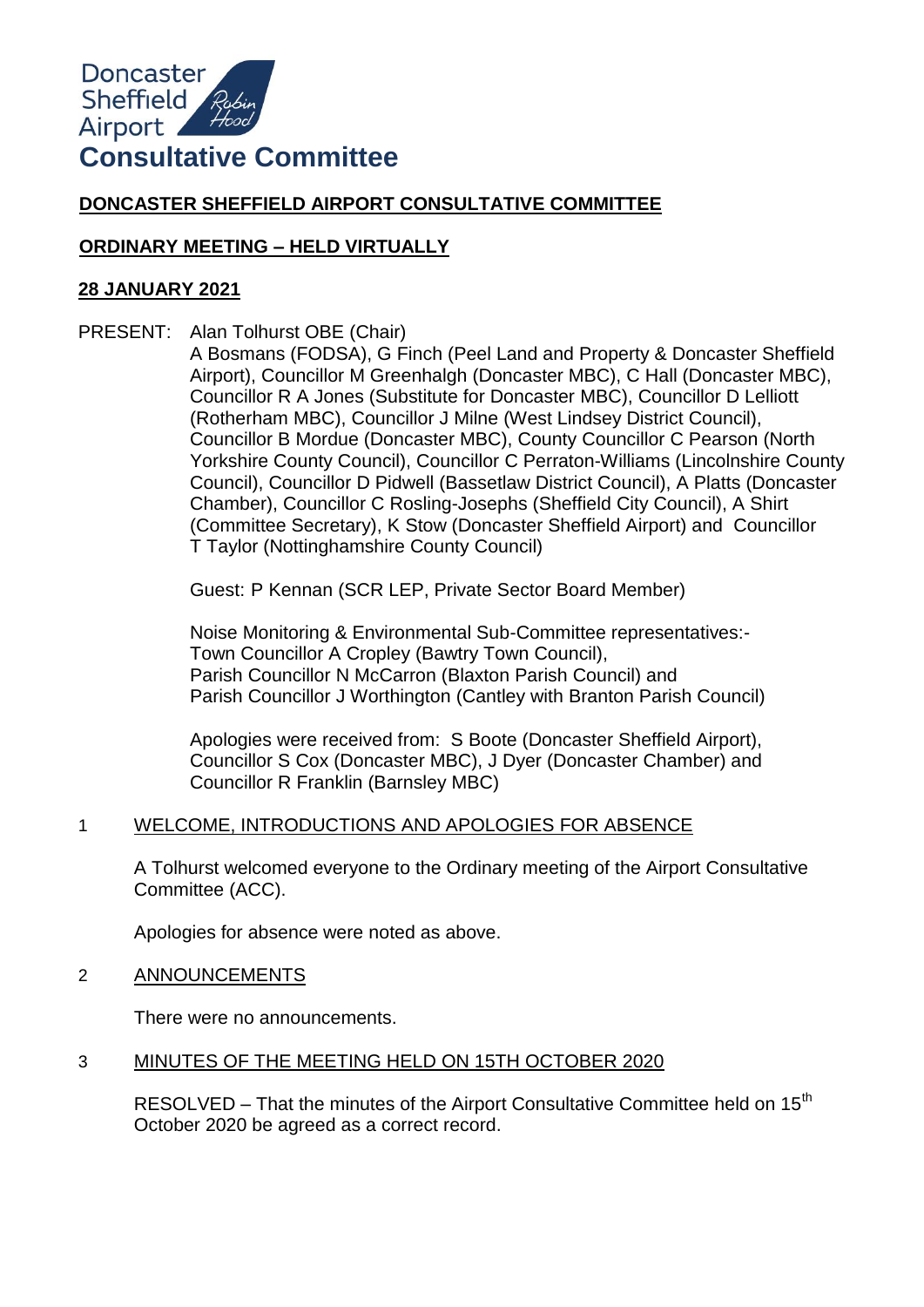### 4 MATTERS ARISING

#### i) Presentation by Genecon

Following discussion, the Committee agreed that a presentation from Genecon representatives focusing upon the delivery of the economic output of the airport should be arranged when the Committee could meet face-to-face.

## ii) Freeport Bid

K Stow reported that a joint DSA and iPort bid for Freeport status would be submitted to Government shortly; further details would be presented in the Airport Activities update.

### 5 MEMBERSHIP UPDATE

Members noted that Nottinghamshire County Council had appointed County Councillor Tracey Taylor to the ACC (in place of County Councillor Andrew Brown).

## 6 UPDATE PRESENTATION TO THE ACC FROM PETER KENNAN, SCR LEP PRIVATE SECTOR BOARD MEMBER (TRANSPORT & ENVIRONMENT)

A Tolhurst welcomed Peter Kennan to the meeting and explained the purpose of the ACC.

K Stow added that Peter had been involved with the DSA for a number of years by chairing the Airport Partnership Delivery Board, who's role was to examine the economic opportunity of the airport working with the region to unlock the economic opportunity. Furthermore, Peter acts as a voice within the Sheffield City Region as an ambassador and champion for the airport.

The Committee received a presentation from Peter Kennan in relation to the Sheffield City Region Local Enterprise Partnership's involvement with DSA.

The presentation provided details on:-

- The various roles undertaken by P Kennan.
- An overview of the public/private DSA Partnership Delivery Board which pulls together partners from across the SCR, local authorities, business representatives and representatives from DSA and the Peel Group. The Board discusses and prioritises key matters needing attention.
- The receipt of two loans from the SCR LEP had been made to DSA one for the south end car park and the other for a terminal expansion to increase the number of gates and to further improve the arrivals and security experience.
- The Sheffield City Region vision from the new Strategic economic Plan with overarching policy objectives to: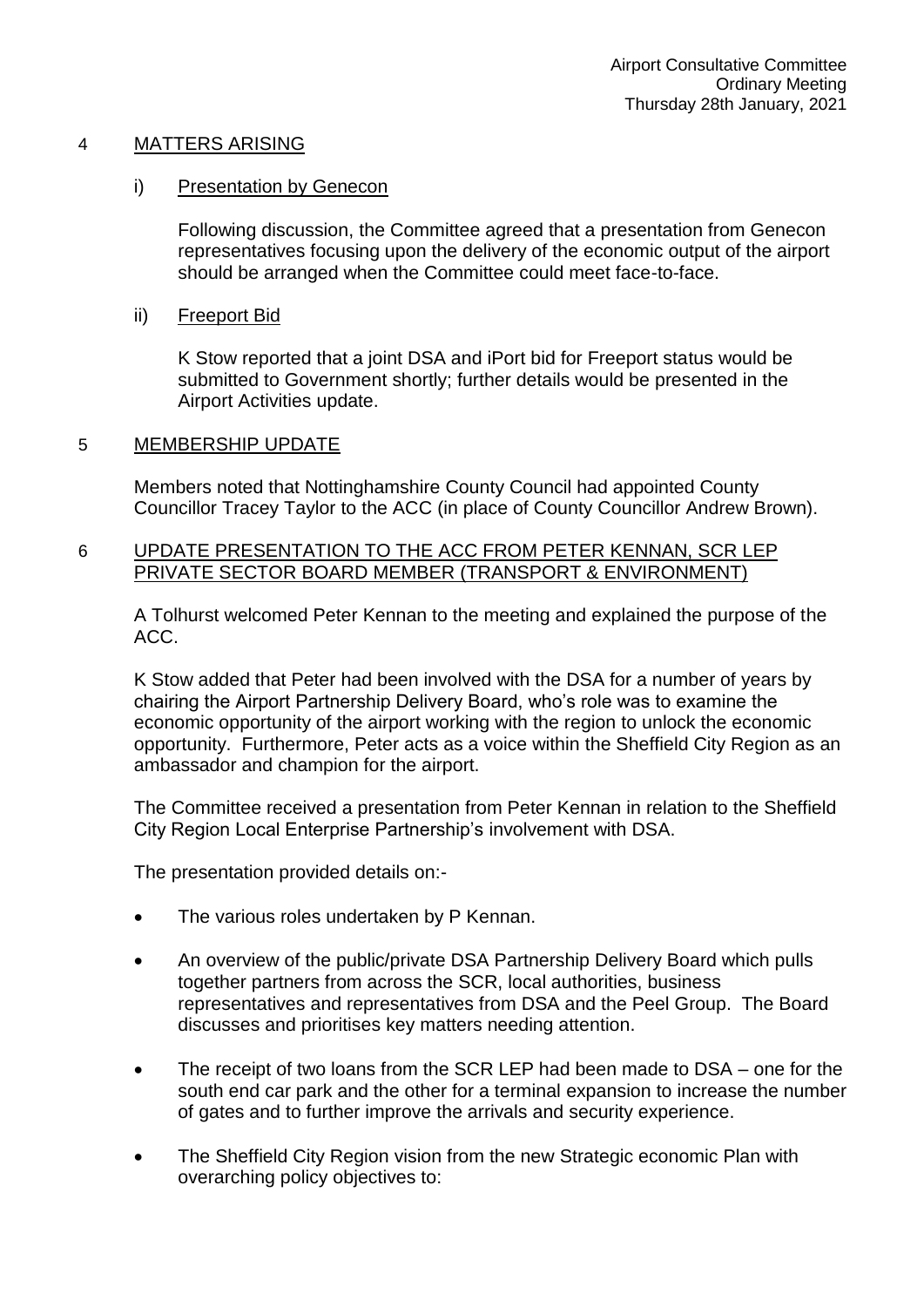- Growing the economy for all.
- Ensuring that everyone has an opportunity to contribute to benefit from economic growth.
- Driving low carbon opportunities within the economy and delivering zero omissions.
- Growth, Inclusivity and Sustainability.
- The key role of innovation as set out in the Strategic Economic Plan.
- DSA's role in delivering the Strategic Economic Plan.
- The joint DSA and iPort bid for Freeport status, including details of the Government's objectives for Freeport's.
- An update on the DSA rail link scheme and details of the work ongoing with total determination to deliver the scheme.

P Kennan provided assurances to the Committee that he continued to highlight the importance of DSA to the Mayor and officers of the MCA.

Furthermore, he was also focused on obtaining practical and financial help for DSA. He said that it was important for representatives of DSA and Peel to continue to trust the LEP as a partner and engage with it on all formal matters.

On behalf of all Members, A Tolhurst said that they did not underestimate the challenges of all local authorities, nationally and locally in the current economic climate. It would be remiss of the Committee not to keep pressing DSA's case for a rail link scheme.

In relation to the rail link scheme, K Stow highlighted that the scheme was very important, not just for the airport, but for the whole region in terms of its economic value and jobs creation.

A Bosmans asked how much progress had made with developing the revised plan for the rail link scheme.

K Stow replied that the plan still remained to deliver an East Coast Mainline link and a spur off the Lincoln line. Work was currently taking place to re-model and redefine the business case for the scheme.

In addition, Nick Fletcher MP had met with Chris Heaton-Harris MP in December 2020, to ask him to reconsider the Rail Network Enhancement Pipeline (RNEP) proposal.

Members discussed the current financial support which had been received from the Peel Group, Doncaster MBC and the SCR LEP to progress the business case.

A Tolhurst asked Councillor Rosling-Josephs for Sheffield City Council's view on Gateway East.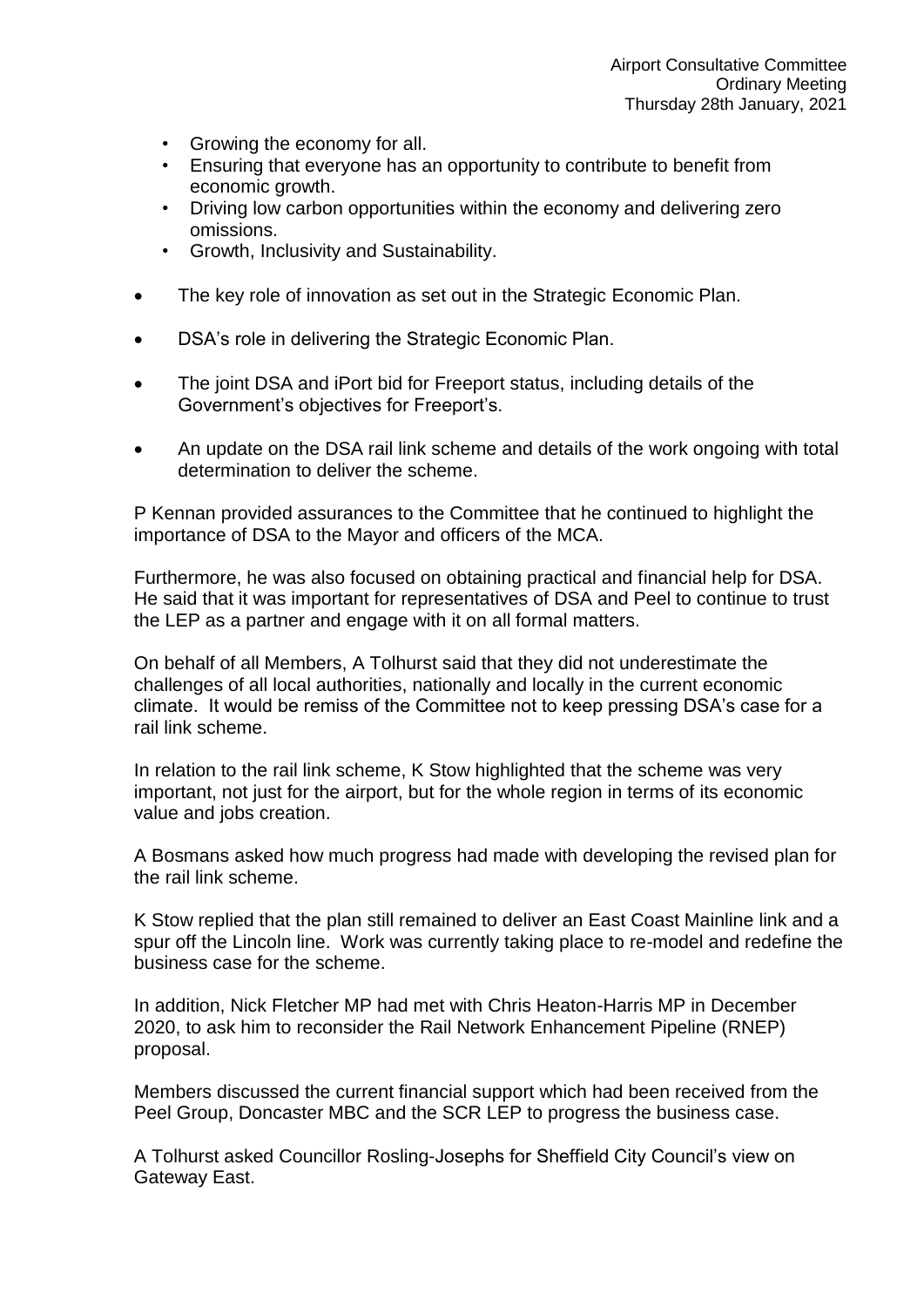In response, Councillor Rosling-Josephs said that it was positive; there was support from the Council, as they wished to have connectivity from the centre of Sheffield to the airport. It was felt that officer support for the scheme could be improved.

Furthermore, Sheffield City Council Members' had recently elected a new Leader (Councillor Bob Johnson) who's previous portfolio was transport. He suggested that an invite be issued to Councillor Julie Grocutt (new Cabinet Member for Transport) to allow her to observe the next Committee meeting.

Following discussion it was suggested that all local authority officers needed to be updated on the key projects DSA was currently engaged in.

K Stow and G Finch offered to provide a presentation to local authority officers on the key projects DSA was currently undertaking to stimulate growth within the region and to enable the airport to become a catalyst for jobs creation.

It was agreed that a copy of P Kennan's presentation would be appended to the minutes. **ACTION: A Shirt** 

On behalf of the Committee, A Tolhurst thanked P Kennan for an interesting and informative presentation.

RESOLVED – That the Committee noted the presentation.

### 7 CIVIL AVIATION AUTHORITY'S CAP1978: AIRPORT ACCESSIBILITY REPORT 2019/2020 (PUBLISHED ON 3RD DECEMBER 2020)

The Committee noted the contents of the UK Civil Aviation Authority's (CAA) Airport Accessibility Report 2019/20.

The fifth annual review of accessibility at UK airports, reports 4 million passengers had requested assistance at 31 airports during the period  $1<sup>st</sup>$  April 2019 to 31 $<sup>st</sup>$  March</sup> 2020, up from 3.7 million the previous year. The Airport Accessibility Reports are traditionally published in the summer months and had been delayed due to the Covid-19 pandemic.

The report showed that 15 airports had been classified as 'very good', with a further 13 classified as 'good'. Three airports had been listed as requiring improvements.

Members were pleased to note that DSA had received its third consecutive 'Very Good' rating for its assisted passenger service.

K Stow added that the Terminal project works had some features within it to enhance DSA's service for passengers with reduced mobility. This included the introduction of a lift into one of the gate bridges.

RESOLVED – That the Committee noted the contents of the CAA's CAP1978: Airport Accessibility Report 2019/20.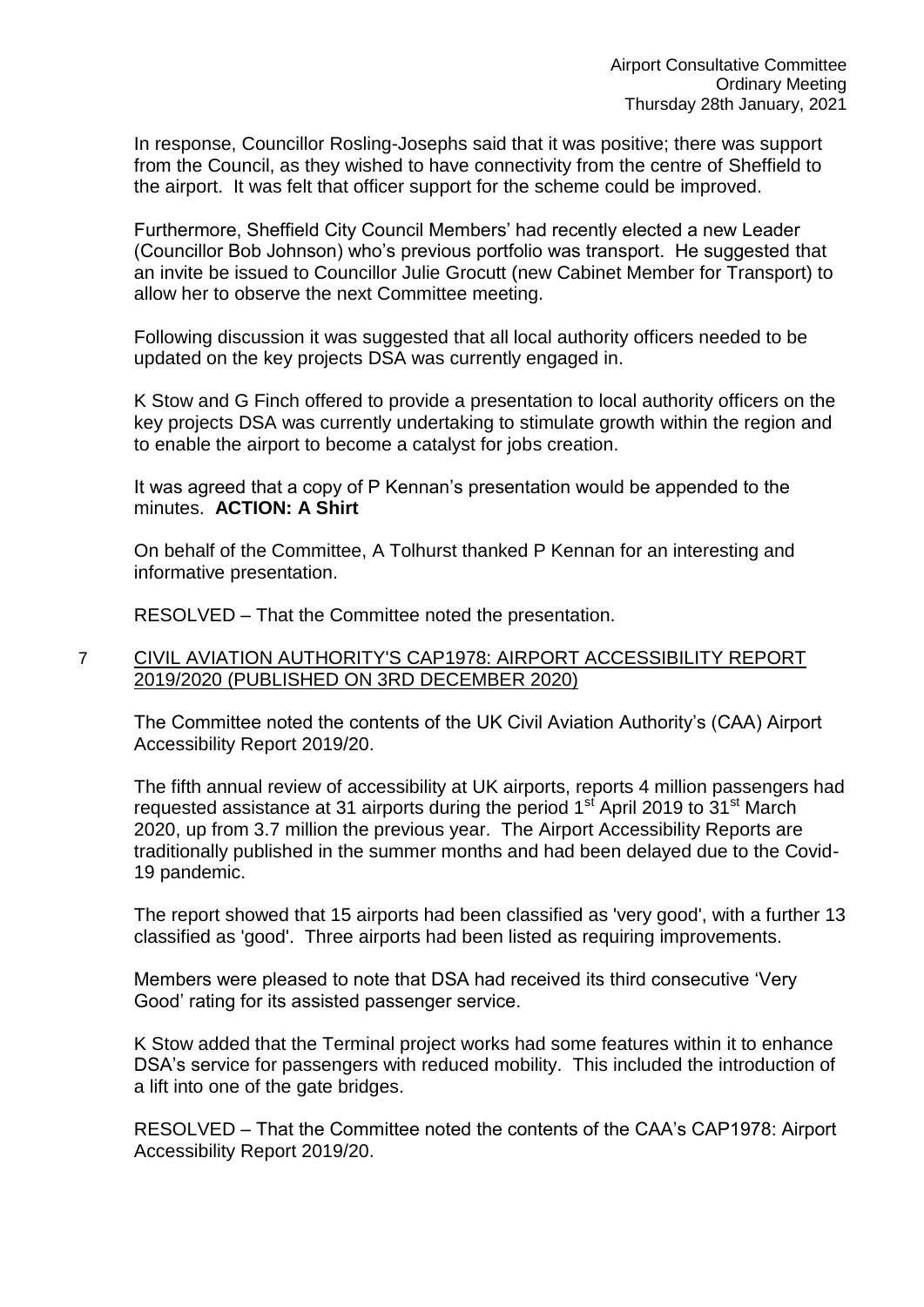## 8 EUROCONTROL FIVE-YEAR FORECAST 2020-24

The Committee noted the contents of a EUROCONTROL presentation which set out a new five-year forecast looking at the possible evolution of air traffic in Europe for 2020-2024.

Members noted that the traffic outlook for the future has been strongly impacted by Covid-19.

The forecast was based on three possible headline scenarios:

- Scenario 1 Vaccine Summer 2021: Vaccine widely made available for travellers (or end of pandemic) by Summer 2021, with traffic only returning to 2019 levels by 2024.
- Scenario 2 Vaccine Summer 2022: Vaccine widely made available for travellers (or end of pandemic) by Summer 2022, with traffic only returning to 2019 levels by 2026.
- Scenario 3 Vaccine not effective: Lingering infection and low passenger confidence, with traffic only returning to 2019 levels by 2029.

K Stow said that recovery for the sector would be a lengthy process, which would be segmented into business class travellers, leisure travellers, long haul travellers and European travellers.

From the airport's forecasting, the return to 2019 levels by 2024 was considered to very ambitious. The leisure and charter sector would recover more strongly after the pandemic.

RESOLVED – That the Committee noted the contents of the presentation.

## 9 UKACCS RESPONSE TO THE UNION CONNECTIVITY REVIEW - CALL FOR EVIDENCE (FOR INFORMATION ONLY)

The Committee noted the initial views of the UKACCs Liaison Group following the DfT's Call for Evidence on the Union Connectivity Review.

RESOLVED – That the Committee notes the initial views provided by the UKACCs Liaison Group on the Union Connectivity Review – Call for Evidence.

## 10 AIRPORT ACTIVITIES UPDATE REPORT

K Stow provided the Committee with a verbal update on airport activities.

The following key business updates were noted:

 $\triangleright$  Based on recent Government restrictions, there was currently no air traffic at DSA. Prior to Christmas, DSA had little cause for optimism in relation to recovery of the sector. As the 3<sup>rd</sup> lockdown developed it became clear it was not as the airport anticipated it might be.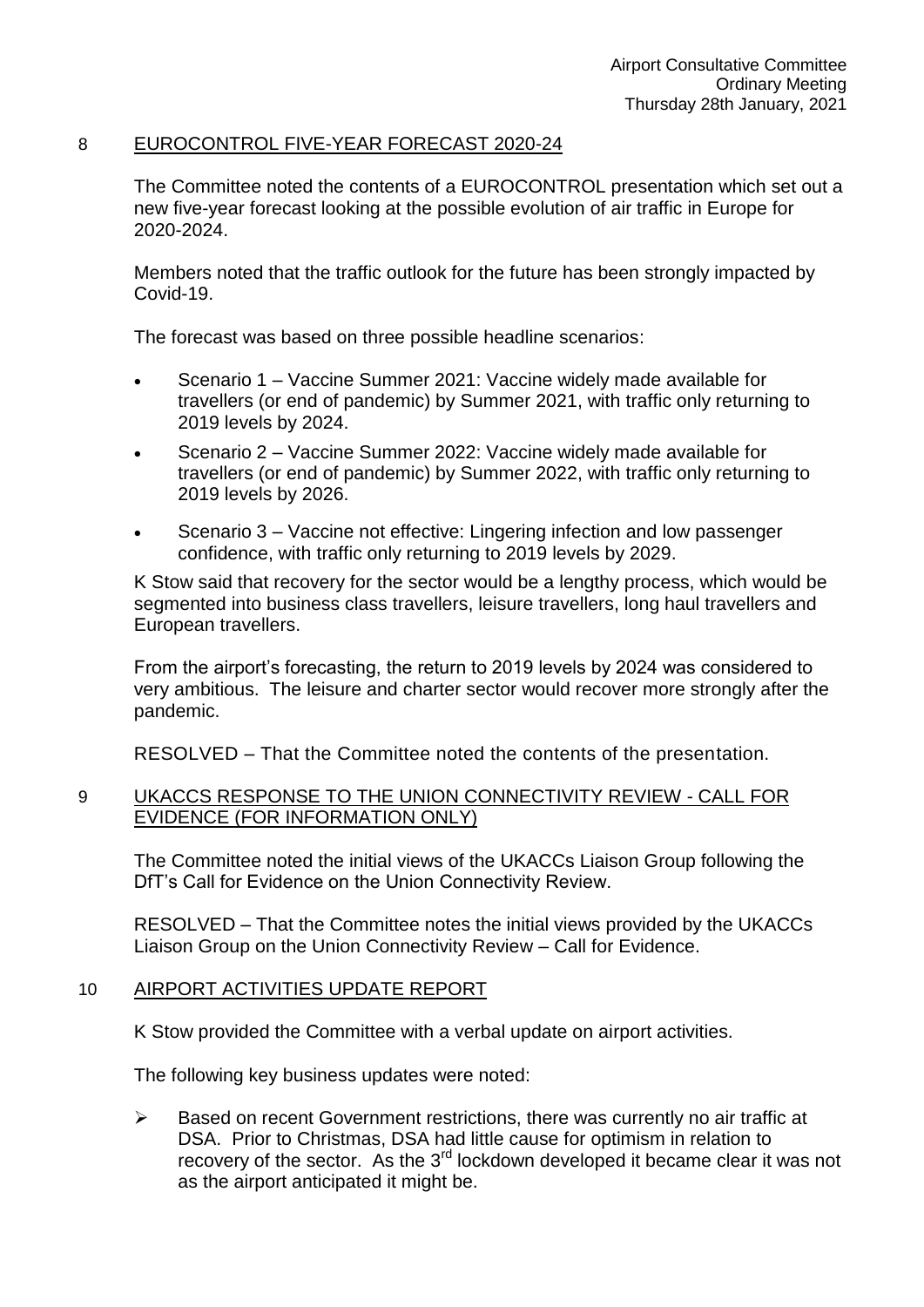- $\triangleright$  With regards to DSA's airline partners, Wizzair had confirmed that they would recommence operations as soon as restrictions are lifted. Wizzair would have a two base operation, with a significant non-base presence at DSA.
- $\triangleright$  During December 2020, Wizzair had received a large number of advance bookings for their leisure services throughout Summer 2021 from DSA. The leisure services had proven to be very popular with passengers and had outturn performed sales bookings at Luton Airport.
- $\triangleright$  TUI had the full intention of returning to growth at DSA.
- $\triangleright$  It was highlighted that the current pause in operations did mean that once operations re-commenced, pilots would need time in the air to maintain their flying hours. In order to deliver this, DSA expected training flights to emerge very quickly. The Committee would be kept informed of any future bookings outside of the current voluntary training flight restrictions.
- $\triangleright$  In relation to the outlook and funding for the recovery, DSA was currently awaiting confirmation from Government with regards to a package of support of up to £8m.

The Aviation Minister had confirmed that details would be provided by  $29<sup>th</sup>$ January in relation to rates relief. There was a possibility of DSA receiving rates relief for 2020 of up to £1.2m. Work was taking place with Doncaster MBC colleagues to understand the process.

Beyond this, support for the sector was within the current Furlough Scheme, which was expected to terminate in April 2021.

 $\triangleright$  DSA had protected jobs at the airport to present date, by maintaining employment. It was confirmed that there had been no redundancies at DSA. Several staff had been placed on the Furlough Scheme due the reduction in work.

A Tolhurst wished to congratulate Peel Airports for all its efforts to ensure that there had been no significant redundancies throughout the pandemic.

- $\triangleright$  Chris Harcombe had recently been promoted to Managing Director and Kate Stow promoted to Director of Aviation Development and Corporate Affairs.
- $\triangleright$  Two new recruits would commence shortly in the Aviation Development Team, namely, Declan McGuire, who would join DSA as the Head of Aviation Development on 8<sup>th</sup> February. Tom Spencer would join DSA as a Graduate undertaking aviation analysis on 1<sup>st</sup> February.
- $\triangleright$  There was a strong intent to commence recruitment to other key roles within the operational area which currently remain vacant. One of which was for the Environmental role, with recruitment scheduled to commence prior to the end of March 2021.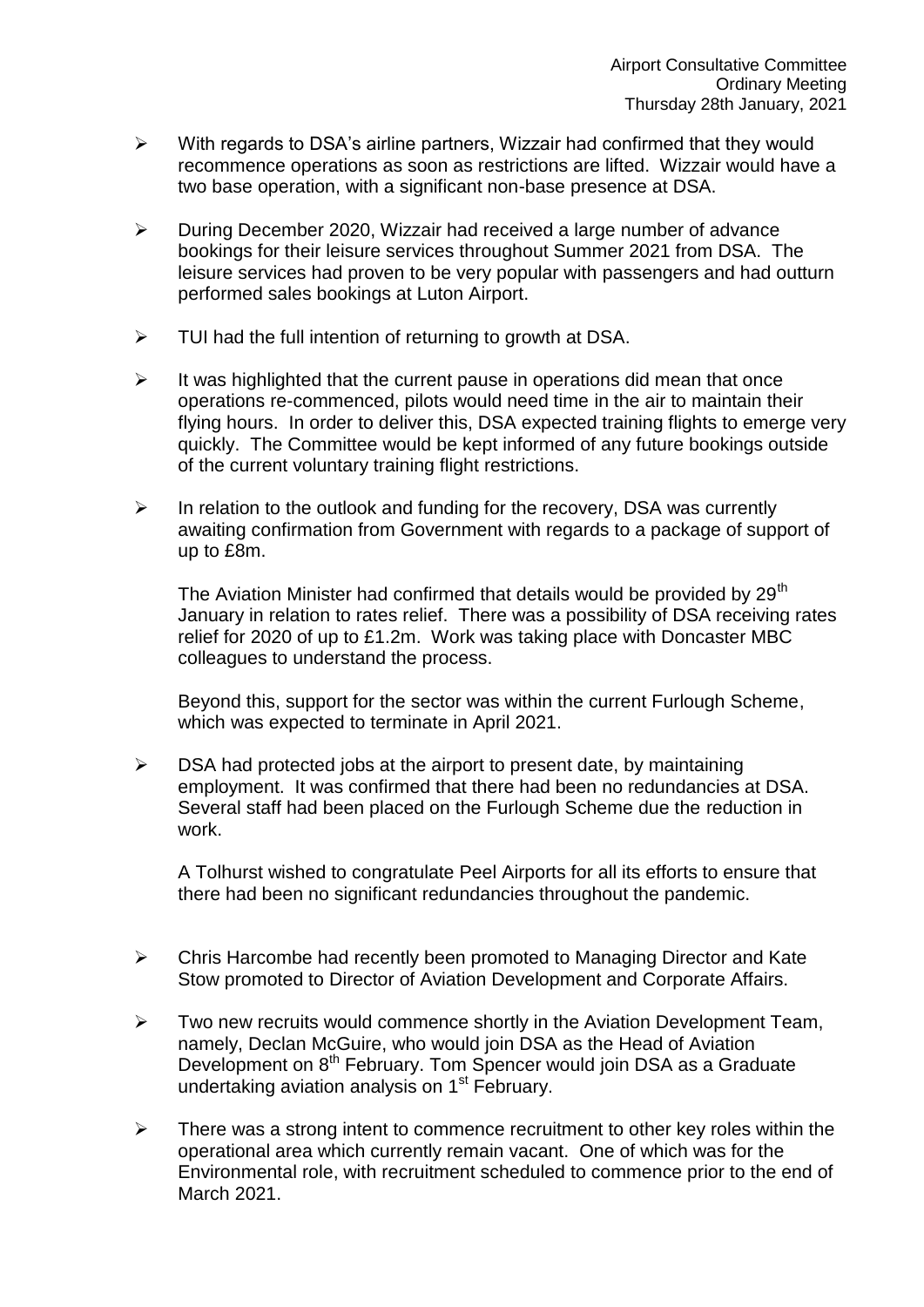- $\triangleright$  Research had stated that, the appetite to travel once people had received their Coronavirus vaccines, was stronger than it had ever been. TUI had issued news prior to Christmas, stating that, multi-generational parties of travellers was growing, and they had seen an unexpected rise in holiday bookings from the over-50s.
- $\triangleright$  Budgeting for passenger numbers in the year ahead was very difficult for DSA due to the current restrictions and guidance changing on a daily basis. The airport currently anticipated a 40% passenger volume, from April 2021 onwards, which was considered to be optimistic and currently expected across the aviation industry.
- $\triangleright$  Peel Airports continued to invest and support DSA. DSA was currently in the fortunate position of not holding debit liabilities.
- $\triangleright$  The year-ahead would be very difficult for all airports, including DSA.
- Following discussion at the December meeting, unfortunately, both DSA's and the iPort's submission to the Port Infrastructure Fund (PIF), had been unsuccessful.
- $\triangleright$  Investment of circa £100k had been invested across four partners on the business case development for the Freeport bid, which would be submitted to Government on 5<sup>th</sup> February 2021.

The bid would then be reviewed by Government and an announcement expected in eight weeks' time.

A briefing had been delivered to MPs on the Freeport bid and the package of incentives to boost jobs creation and business, which had been very well received.

 DSA had received a loan of £5m from the Sheffield City Region Mayoral Combined Authority for terminal development work to support the growth of Wizzair and its two based aircraft at DSA.

DSA were currently in the process of developing a slightly smaller scheme than the proposed £5m scheme to circa. £2m initially, for the first phase of works. The first phase work included installation of two new gate bridges at the northern-end of the terminal building, introduction of self-serve bag drop technology in the check-in area and enhancements to the food and beverage offering at the airport.

The next phase of work would include the full re-location of the central search area and potentially a new walk-through World Duty Free shop.

If any Members' wished to view the new floor layouts, the airport would be happy to share these in a future agenda pack.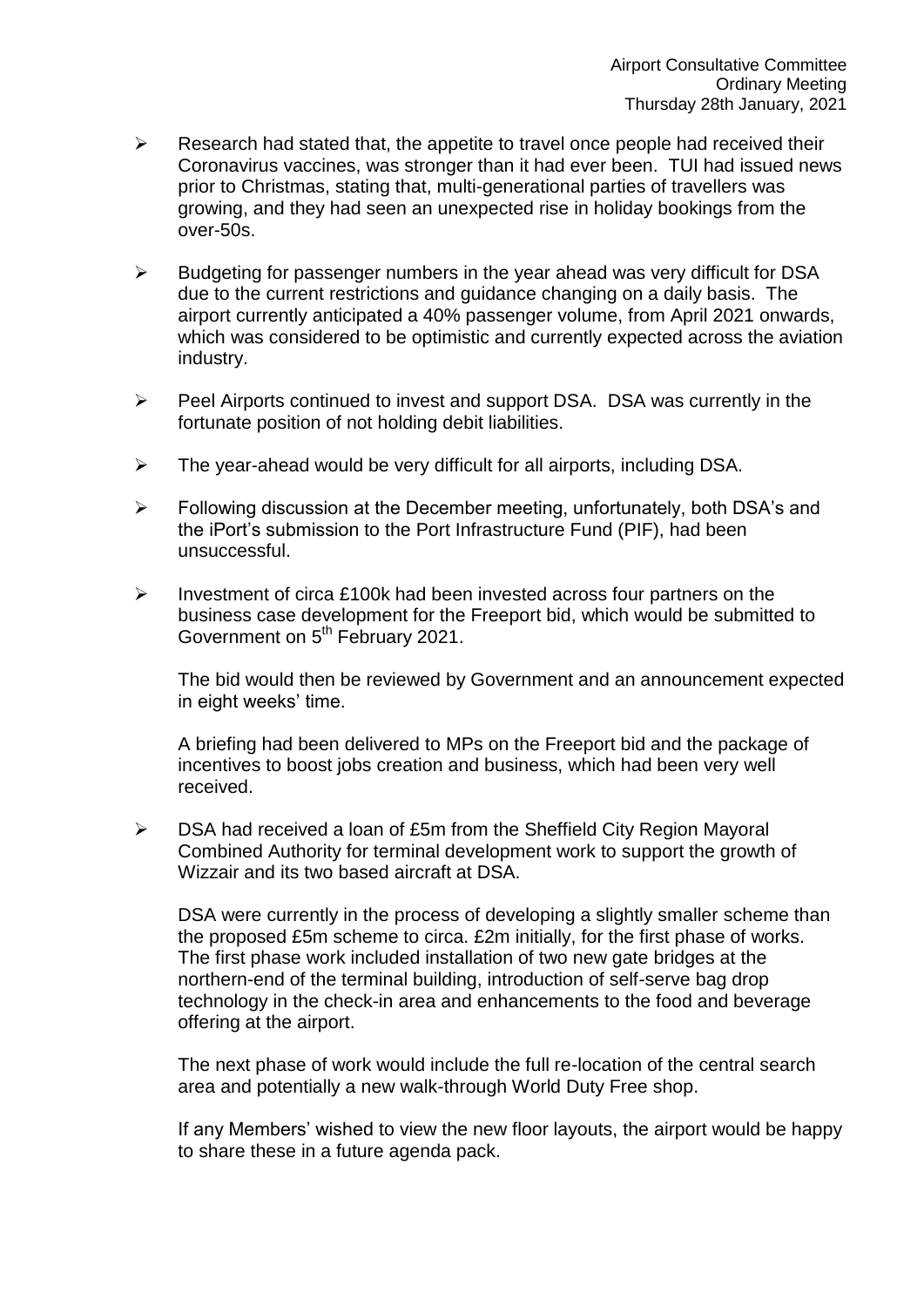- $\triangleright$  A copy of the GatewayEast Economic Blueprint document would be circulated to Members' after today's meeting in advance of the presentation from Genecon. **ACTION: K Stow via A Shirt.**
- Doncaster MBC's Local Plan had recently gone through an examination process with the Planning Inspectorate during October to December 2020.

Doncaster MBC was currently awaiting any further interim comments from the Planning Inspector. Following receipt of any further comments, the Local Plan would be amended and submitted to Doncaster MBC's full Council prior to proceeding to formal consultation.

The Inspectors report was expected to be received later in the year. Adoption of the Local Plan was expected towards the end of the year, all of which would be positive for both the airport and for GatwayEast.

RESOLVED – That the Committee noted the updates provided.

#### 11 COMMUNITY INVESTMENT FUND

A Tolhurst reported that the Community Investment Fund guidance and criteria document had been re-written and a new draft of the document submitted to airport colleagues for consideration.

An overview of the revised draft guidance was presented and noted as follows:

Bids for support from the Community Investment Fund are to be submitted at the beginning of each year between the months of January to March.

The bids would then be considered by the Airport Consultative Committee in April. The comments of the Airport Consultative Committee would then be passed to the airport for a decision to be taken by the airport to provide financial support. The funds would then be made available to recognised accounts (not to individuals) in July.

K Stow added that the revised process would allow the Committee to analysis all applications together, rather than on an ad-hoc basis, where it was difficult for Members to compare and contrast. Work was currently being undertaken on the budgeting process to ensure that funding was available.

It was agreed that the revised guidance document would be circulated to Members once finalised.

K Stow reported that the airport had recently confirmed Community Investment funding to Wadworth Parish Council for its Maypole project.

On behalf of Wadworth Parish Council, Councillor Greenhalgh thanked the airport for considering and agreeing to fund the Maypole project.

Following a meeting with Auckley Parish Council regarding the play area in Auckley, the airport had now allocated funding for the official opening of the play area in Auckley.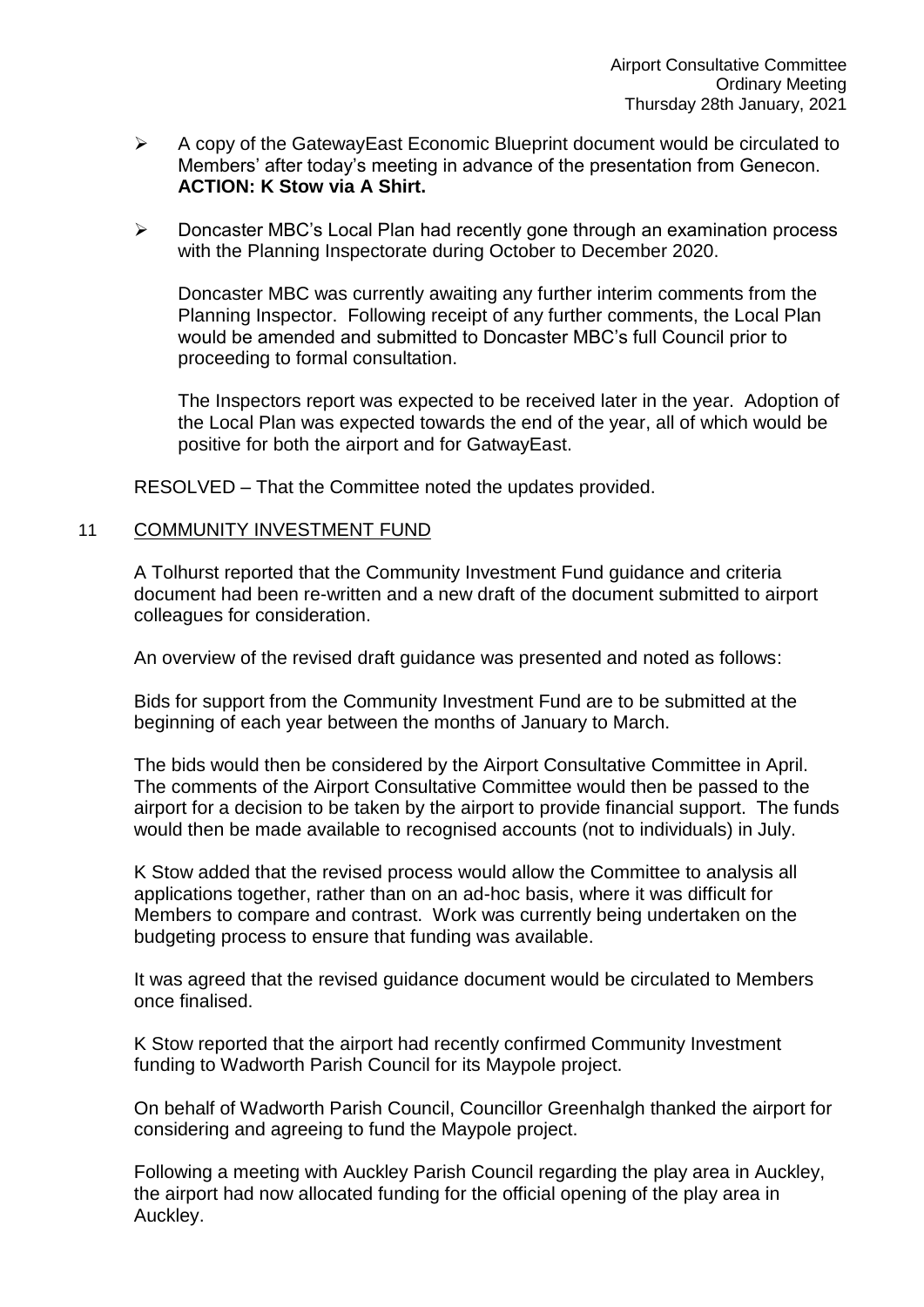RESOLVED – That the Committee noted the update.

## 12 DRAFT MINUTES OF THE NOISE MONITORING AND ENVIRONMENTAL SUB-COMMITTEE HELD ON 3RD DECEMBER 2020

RESOLVED – That the draft minutes of the Noise Monitoring and Environmental Sub-Committee held on 15th October 2020 be noted.

### 13 ANY OTHER BUSINESS

#### i) Email Re: Vehicles Parking in Blaxton Village to observe flights from DSA

Parish Councillor McCarron referred to an email she had sent to the airport on 29<sup>th</sup> December 2020, in relation to vehicles parking in Blaxton village to observe flights from DSA. She asked if a progress update could be provided.

In response, K Stow said that there was nothing to suggest why individuals would be parking their vehicles in Blaxton village on the day in question.

Discussions had taken place with the company Tetron to understand if there had been any changes implemented on Old Bawtry Road. The company had confirmed that no changes had taken place. Therefore, it was difficult for the airport to understand why individuals had parked in Blaxton village to view flights.

Parish Councillor McCarron said that Tetron had placed blocks on Old Bawtry Road in an attempt to stop individuals viewing flights.

Members were asked to send any images of the blocks placed on Old Bawtry Road to K Stow. This would allow Peel Land and Property to investigate further.

#### ii) Broken Perimeter Fencing, Station Road, Blaxton

Parish Councillor McCarron asked if there had been any progress in repairing the broken fencing on Station Road, Blaxton, which she believed was owned by the airport.

K Stow replied that the airport's Operations Team had investigated the issue. The fence concerned was not actually the airport's perimeter fence.

Following discussion, K Stow said that she would arrange for K Moran to contact Parish Councillor McCarron with a view to making arrangements to visit the site. **ACTION: K Stow via K Moran.** 

iii) Flooding on First Avenue

Councillor Jones asked if a progress update could be provided in relation to flood mitigation measures for First Avenue.